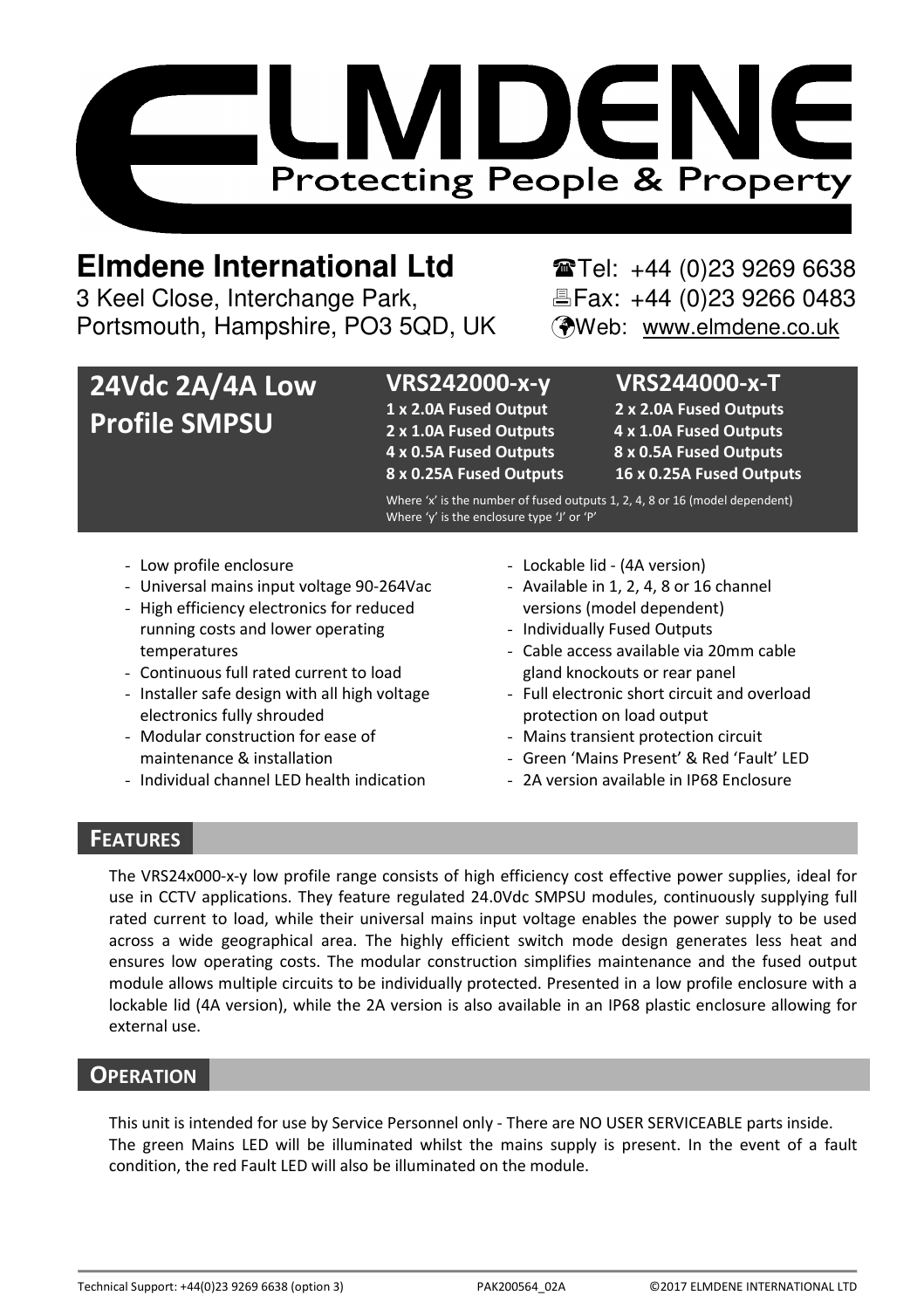

This unit is only suitable for installation as permanently connected equipment. Only the IP68 version is suitable for external installation*. EQUIPMENT MUST BE EARTHED*. Before installation, ensure that external disconnect device is *OFF*. The PSU should be installed according to all relevant safety regulations applicable to the application.

#### **Mounting**

- 1. Mount securely in correct orientation using the 3 available mounting holes. For the IP68 version the four enclosure mounting screw locations are found within the four lid screw holes.
- 2. Route mains and low voltage output cables via different knockouts and/or rear cable entry holes.
- 3. Use bushes and cable glands rated to UL94 HB minimum. To ensure the IP68 rating is kept cable glands used for cable entry must be of IP68 rating (-P version only).

#### **Mains Power Up**

- 1. Attach correctly rated mains cable (2A model = minimum  $0.5$ mm<sup>2</sup> [3A], 300/500Vac, 4A model = minimum 0.75mm<sup>2</sup> [6A], 300/500Vac) and fasten using cable ties.
- 2. Apply mains power. Check for 24.0Vdc on load outputs. Check green Mains LED is illuminated on the module(s).
- 3. Disconnect mains power.

#### **Load Output**

- 1. Attach correctly rated load cable and fasten using cable ties. Note polarity.
- 2. Re-apply mains power. Check green Mains LED is on.
- 3. Verify load is operating correctly.

# **MAINTENANCE**

There is no regular maintenance required of this PSU.

If the output of the PSU fails the cause of the failure should be investigated e.g. short circuit load. The fault should be rectified before restoring power to the PSU. The fuse(s) may need to be replaced. Ensure the correct fuse rating and type is used.

# **DISPOSAL OF PRODUCT AT END OF LIFE**

This product falls within the scope of EU Directives 20012/19/EU Waste Electrical and Electronic Equipment (WEEE). At the end of life, the product must be separated from the domestic waste stream and disposed via an appropriate approved WEEE disposal route in accordance with all national and local regulations.

*For more information see: www.recyclethis.info*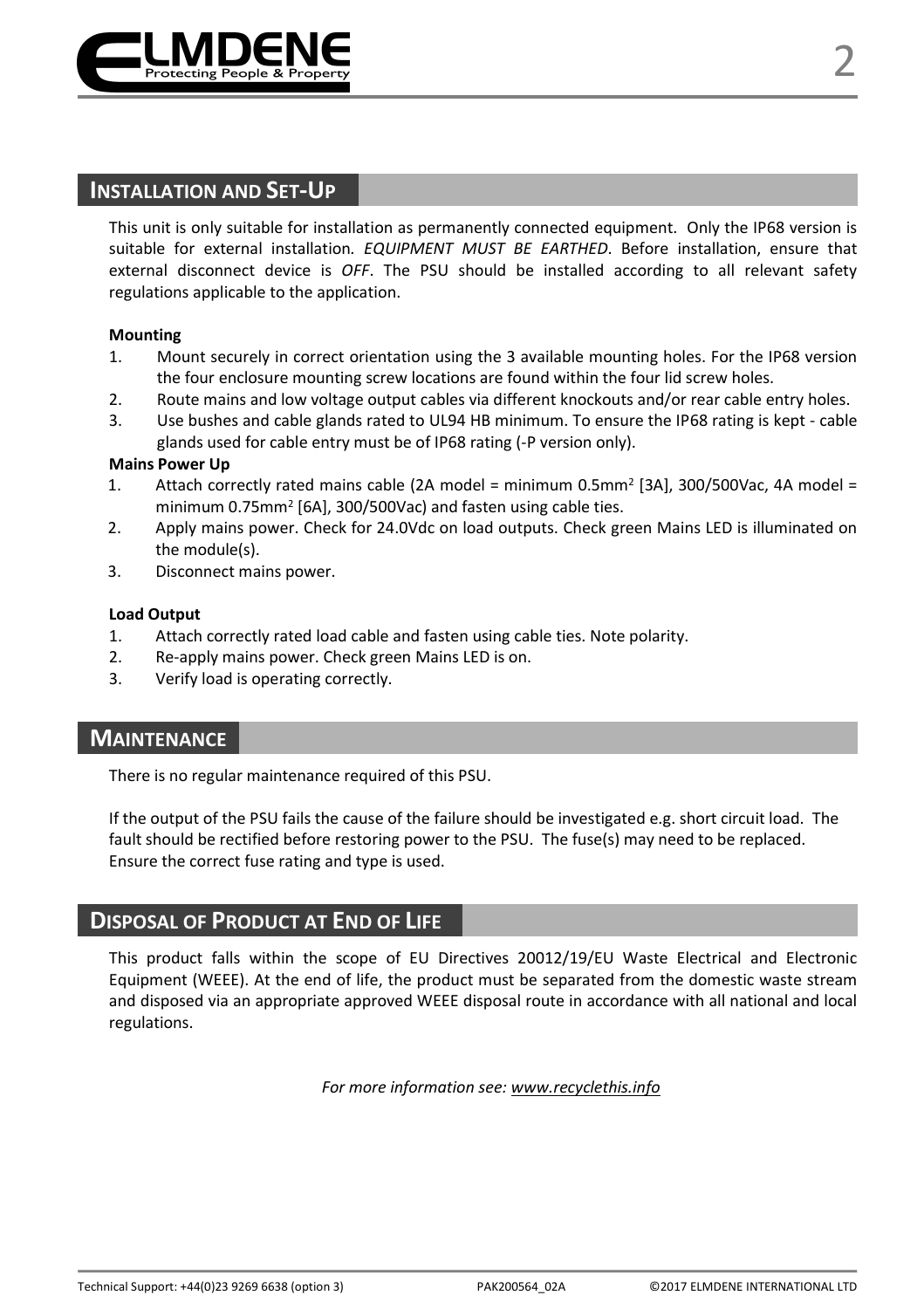

# **SPECIFICATION**

#### **Input Specification**

| Voltage (rated)             | 100-240Vac               |                  |
|-----------------------------|--------------------------|------------------|
| Voltage (operating)         | 90-264Vac                |                  |
| Frequency                   | 50-60Hz                  |                  |
| Mains Input Fuse (Terminal) | T <sub>2.0</sub> A HRC   | T3.1             |
| Module fuse - Mains         | T <sub>2.0</sub> A HRC   | T2.0             |
| Max standby Power           | 0.5W (no load connected) | 1.0 <sub>W</sub> |
| Max Mains Input Current     | 1.5A                     | 3.0A             |

*VRS242000-x-y VRS244000-x-T* 100-240Vac 90-264Vac 50-60Hz T2.0A HRC T3.15A HRC  $T2.0A$  HRC  $T2.0A$  HRC  $(x2)$ 

0.5W (no load connected) 1.0W (no load connected)

## **Output Specification (per power module)**

| Voltage                       | 22.8 - 25.2Vdc (24.0Vdc nominal)    |                                                             |
|-------------------------------|-------------------------------------|-------------------------------------------------------------|
| Max load current (per module) | 2A                                  | 4A                                                          |
| Ripple                        | 150 mV pk-pk max                    |                                                             |
| Module Output Fuse            | F <sub>2.0</sub> A                  |                                                             |
| Load output Fuse              | See Model Specification Table below |                                                             |
| Overload                      |                                     | Electronic shutdown until overload or short circuit removed |
| ومعمده والمعالمهما            |                                     |                                                             |

#### **Local Indicators**

| MAINS LED (Green) | Mains present                   |
|-------------------|---------------------------------|
| FAULT LED (Red)   | Fault present: Output fuse fail |
|                   | (requires load to be connected) |

## **Fused Outputs**

| Model:                                | VRS242000-x            | VRS244000-x            |
|---------------------------------------|------------------------|------------------------|
| No. of Fused outputs:                 | 1, 2, 4 & 8 & 8        | 2, 4, 8 & 16           |
| Fuse Value:                           | 1 x F <sub>2</sub> .0A | 2 x F <sub>2</sub> .0A |
| [as fitted in fused output module(s)] | 2 x F <sub>1.0</sub> A | $4 \times$ F1.0A       |
|                                       | 4 x F <sub>0.5</sub> A | 8 x F <sub>0.5</sub> A |
|                                       | 8 x F250mA             | 16 x F250mA            |

#### **Mechanical**

|                                                          | J - Enclosure     | P - Enclosure  | T - Enclosure     |
|----------------------------------------------------------|-------------------|----------------|-------------------|
| <b>Enclosure Dimensions</b><br>h x w x d (mm) [external] | 188 x 205 x 60    | 200 x 200 x 90 | 310 x 245 x 60    |
| Weight                                                   | 1.5 <sub>kg</sub> | $1.2$ Kg       | 2.7 <sub>kg</sub> |

### **Environmental**

Temperature  $-10$  to +40°C (operating) 95% RH non-condensing -20 to +80°C (storage)